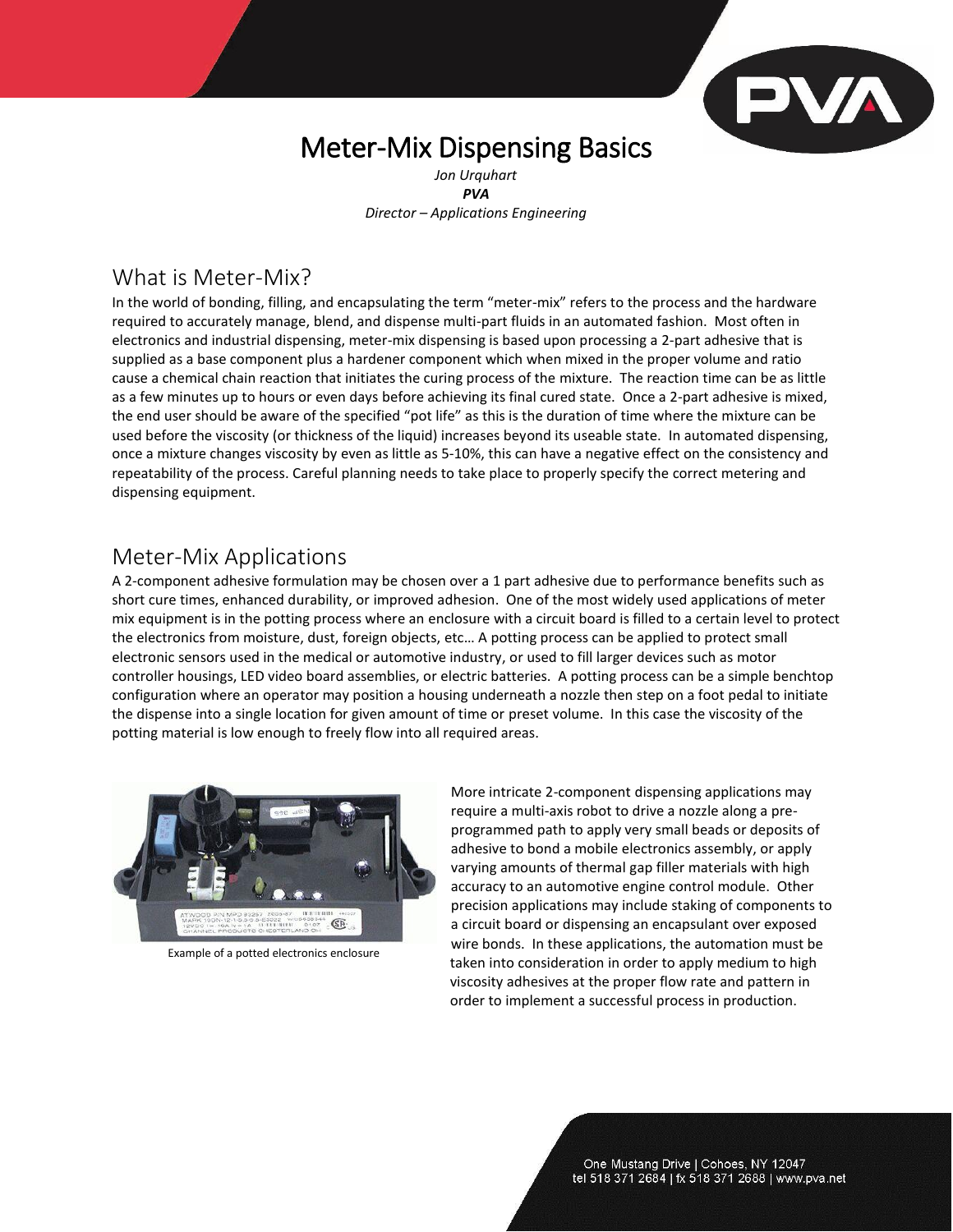

Example of dispense patterns with fast curing bonding adhesive

## The Basics

A fluid delivery system used for meter-mix dispensing consists of 4 main components:

Reservoirs can range in size from as little as a syringe when dispensing milliliter size shots up to drums to supply systems dispensing liter sized volumes. Metering pump technologies vary and must be chosen according to desired flow rate and type of medium to dispense. The dispense valve and mixing device are typically combined into a single unit but each play their own role in providing the proper dispense control and blending of each fluid component.



▲ LED **▲ Telecommunications** 

▲ Military **▲ Consumer Electronics** ▲ Aerospace △ Medical Devices

▲ Industrial **▲ Automotive** 

## Metering Pumps

Many types of pumps are available for accurately moving fluids but there is no true "one size fits all" technology that meets every capability requirement for all dispensing processes. There are many factors that come into play when outlining a meter-mix system such as: desired flow rate, cure rate of the mixed composition, filler content and type (if any), viscosity, mix ratio, and process budget. For this article we will be discussing the 3 most common pump types used by PVA:



Gear pump fluid flow path

#### **Gear**

Fluid is fed into a chamber containing 2 gears that rotate inside a machined cavity. The gear teeth drive the fluid along the circumference of the chamber then force it to the pump outlet. One gear shaft is connected to a servo motor which provides precision control of the dispense rate. Pump accuracy depends on the machining tolerances between the gear teeth and pump walls. Gear pumps are available in various sizes and are typically rated on volume dispensed per revolution. An example fluid used with a gear pump system may be an unfilled silicone adhesive.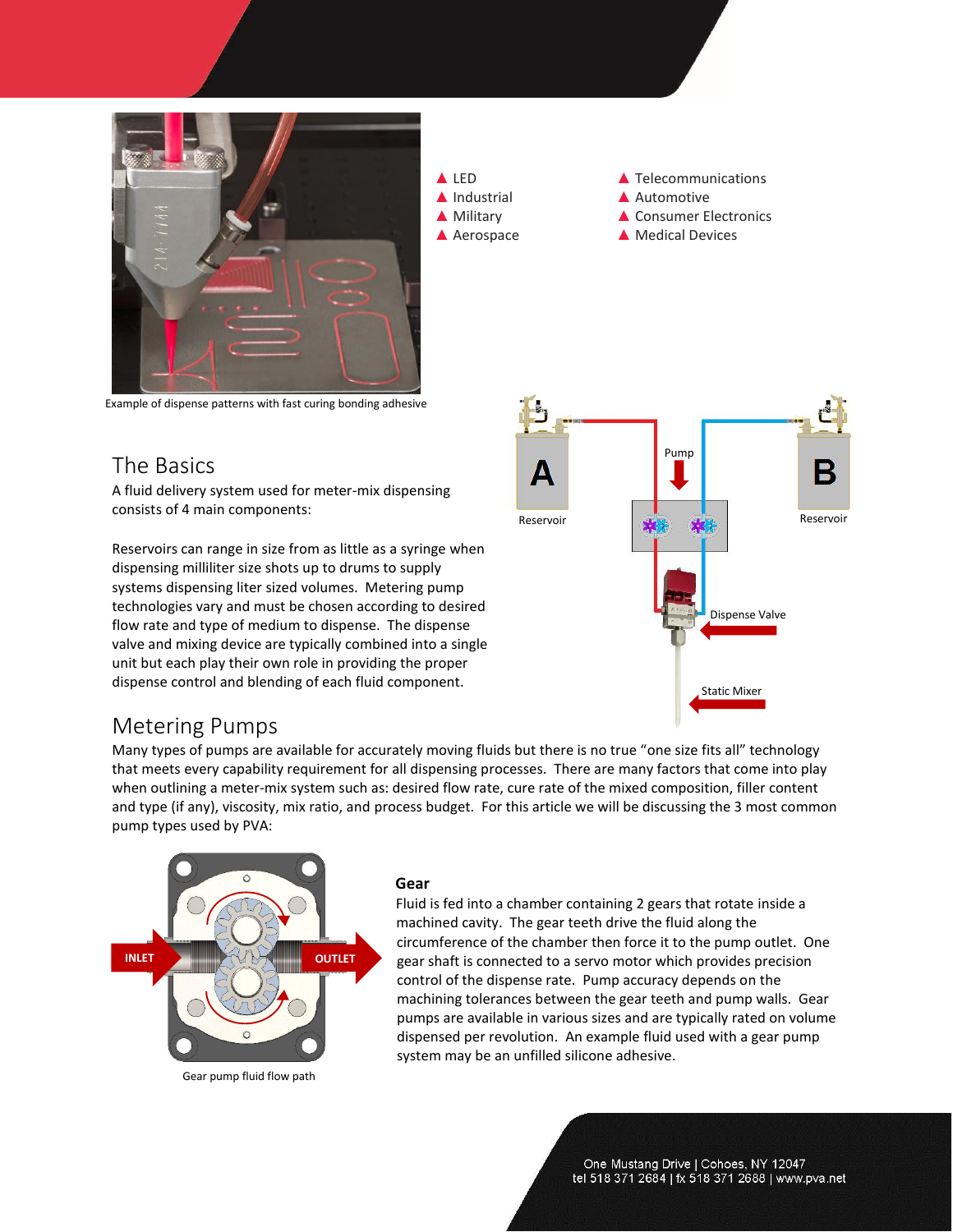#### **Rod/Piston**

Rod displacement pumps consist of a cylinder with a single port on one end and a rod that can extend or retract within the chamber. The fluid port acts as the inlet or outlet depending on the state of operation. When the rod is retracted, a nearby outlet valve is closed while an inlet valve is opened to allow pressurized fluid to feed into the cylinder. When ready to dispense, the inlet valve is closed and the outlet valve is opened. Then the rod extends to displace the fluid inside the chamber and feeds at the desired amount and flow rate. High precision units are configured with a linear servo drive to allow for a programmable feed rate. These are used for filling and gasketing applications. Basic units may offer a pneumatic drive to provide simple shot/filling capability but are not always suitable for precision line dispensing. An example fluid used with a rod displacement system may be a high viscosity and highly abrasive thermal interface gap filler.



Rod displacement pump fluid flow path



Progressive cavity pump fluid flow path

#### **Progressive Cavity**

Progressive cavity pumps use a rotor-stator combination where a helical rotor spins inside of a molded seal which contains a number of cavities. As the rotor spins, the fluid inside of each cavity gets pushed toward the outlet of the assembly. Due to the servo control on the motor and the tightly sealed assembly, the rate of rotation will directly impact the pump's output rate with a very linear relationship. For example, if the rotor RPM doubles, the flow rate will double as well.

By design, each cavity inside the stator will flex as the rotor spins to allow the fluid to advance forward with each rotation then re-seal. Constant rotation of the pump provides for continuous dispensing with no limitation on shot size. The flexible seal design allows for the use of fluids with some fillers without imposing high levels of shear which could change the fluid properties or grind up large filler particles. The progressive pump design allows for processing of low to medium/high viscosity fluids, without concern of dripping or leaking. An example fluid for a progressive cavity system may be an acrylic or urethane adhesive with glass spacer beads throughout.

## Mixing & Dispensing

Once the fluids are delivered at the proper ratio and rate, the 2 components must be mixed to initiate the cure process. Two component adhesives are typically mixed just prior to the application point using a valve with on/off control coupled with a disposable mixing element. There are a range of valves available with varying flow rates but generally speaking there are 2 methods of mixing: static or dynamic mix.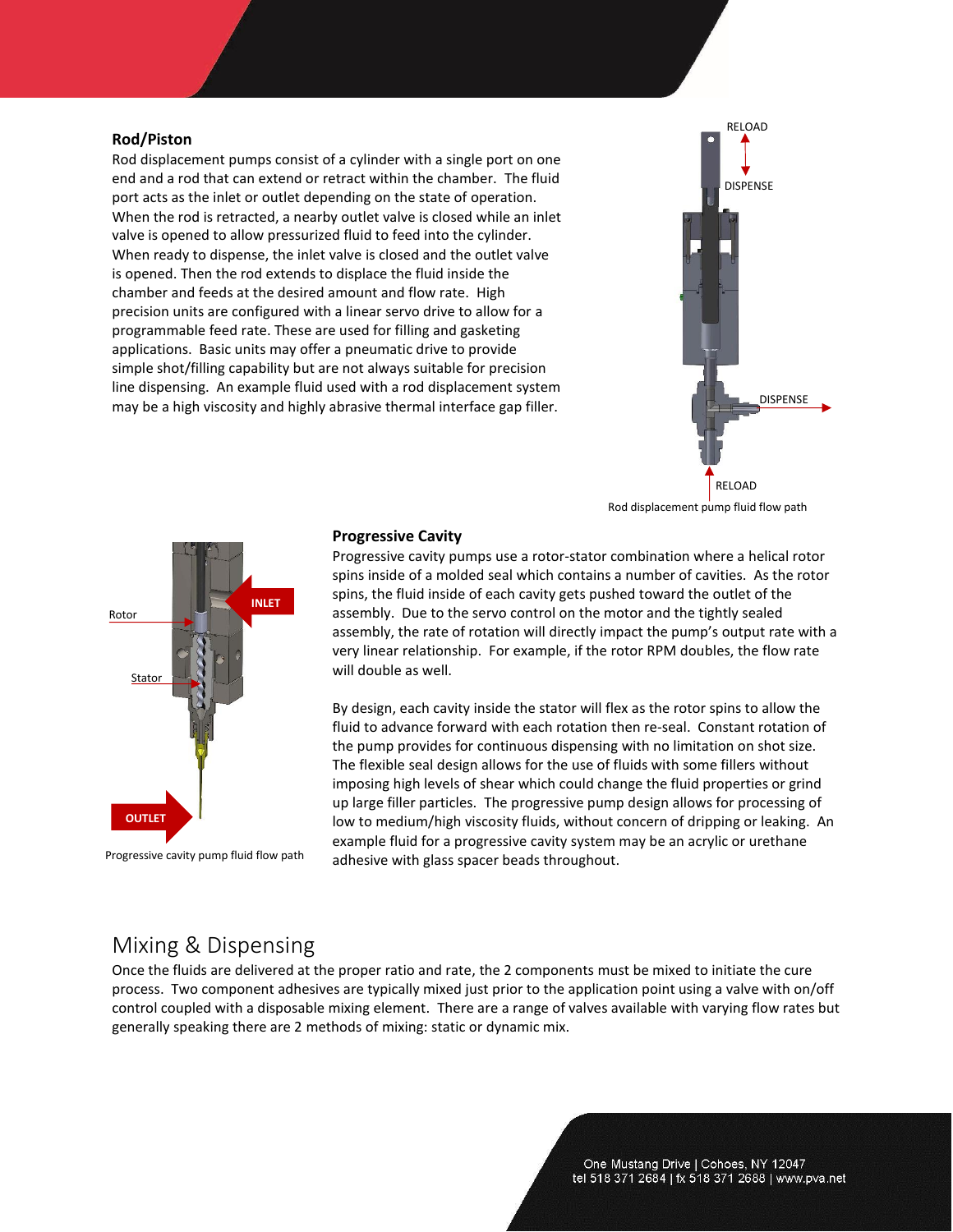A static mixing valve utilizes a static mix tube attached to the outlet of the fluid body to channel the 2 fluid components along a number of helical or stepped elements molded together in an alternating pattern and fixed inside of a plastic tube. The elements are aligned in such a way that creates a flow path which forces the 2 components together to continuously mix as the fluid travels through the tube.

A wide variety of static mixers are available. The correct mixer is chosen based on the flow rate of the system, viscosity of the fluid, and pot life of the mixture. Choosing a mixer with too few elements will result in improperly mixed material and poor curing and/or adhesion, while choosing a mixer that has too many elements may cause pre-mature curing of the adhesive inside the mixer which leads to inconsistent dispensing. Static mixing works well for fluids with A and B components that are relatively close in viscosity or requires nominal mix ratios such as 1:1 up to even 10:1 in some cases. Some examples might be silicone or epoxy-based resins.



Example of a static mixing dispense valve



A dynamic mixing valve utilizes a disposable paddle or similar static type mixer that can spin within the flow path to blend the 2 components as they travel through the mixing chamber.

The number and type of dynamic mixing elements may be limited but the mixing valve will have a setting that allows for choosing the rotation speed of the mixer to achieve the correct mix. Too slow of a mixer speed can result in improperly mixed material and poor curing and/or adhesion. Too fast of a speed can lead to premature curing inside the mixing chamber which leads to inconsistent dispensing. Dynamic mixing systems provide higher levels of shear on fluids than static systems. This allows for processing of fluids with A and B components that may have a wide viscosity delta and/or a wide mix ratio, such as a urethane based adhesive, in some cases up to 100:1.

Example of a dynamic mixing valve